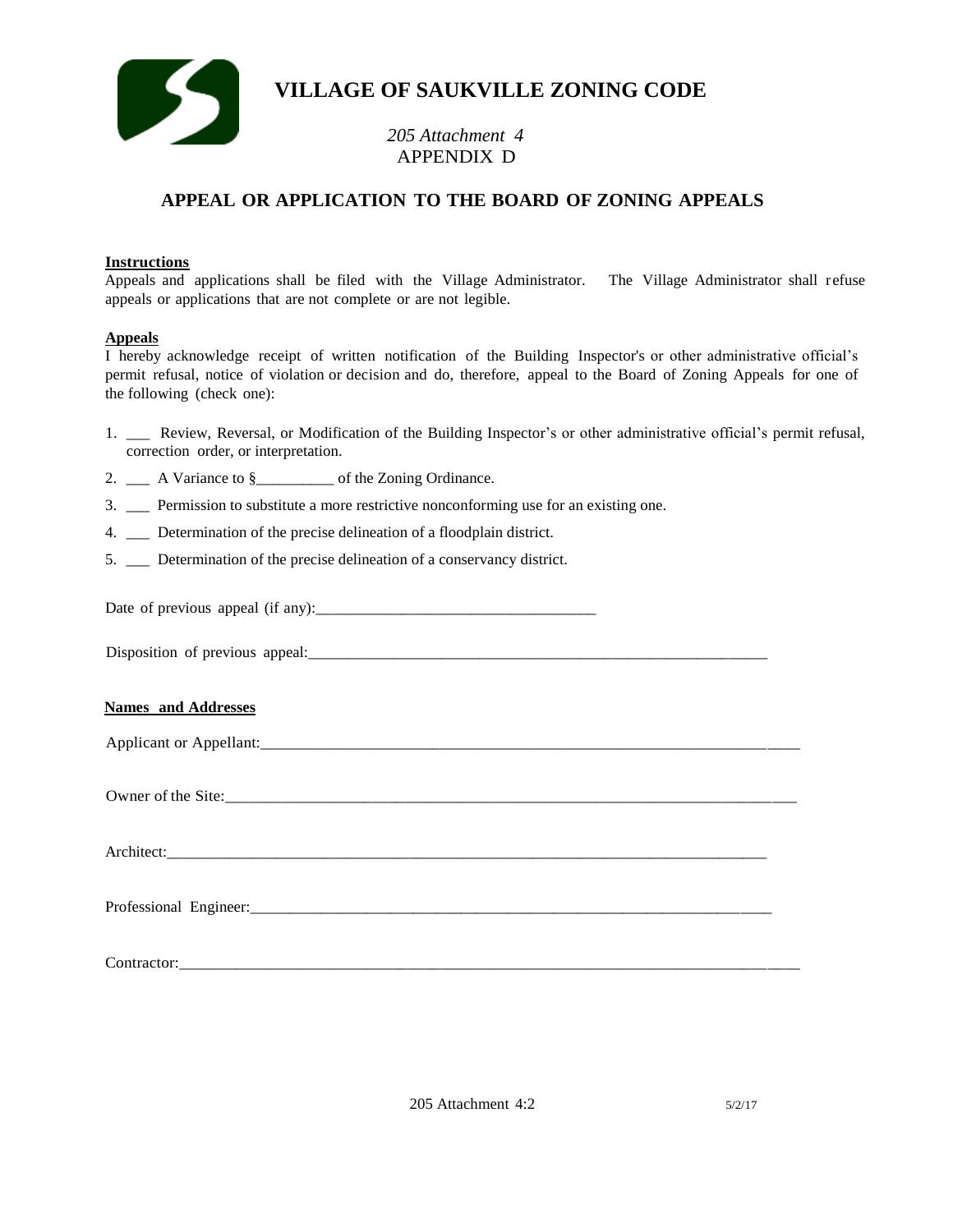### **Description of the Subject Site**

| Lot Size: $\_\_$ |                                                                                                                                                                                                                                      |  |
|------------------|--------------------------------------------------------------------------------------------------------------------------------------------------------------------------------------------------------------------------------------|--|
|                  |                                                                                                                                                                                                                                      |  |
|                  |                                                                                                                                                                                                                                      |  |
|                  |                                                                                                                                                                                                                                      |  |
|                  |                                                                                                                                                                                                                                      |  |
|                  | ,我们也不能在这里的人,我们也不能在这里的人,我们也不能在这里的人,我们也不能在这里的人,我们也不能在这里的人,我们也不能在这里的人,我们也不能在这里的人,我们也                                                                                                                                                    |  |
|                  |                                                                                                                                                                                                                                      |  |
|                  |                                                                                                                                                                                                                                      |  |
|                  |                                                                                                                                                                                                                                      |  |
|                  |                                                                                                                                                                                                                                      |  |
|                  | Variance requested: <u>contract and contract and contract and contract and contract and contract and contract and contract and contract and contract and contract and contract and contract and contract and contract and contra</u> |  |
|                  |                                                                                                                                                                                                                                      |  |
|                  |                                                                                                                                                                                                                                      |  |
|                  |                                                                                                                                                                                                                                      |  |
|                  |                                                                                                                                                                                                                                      |  |